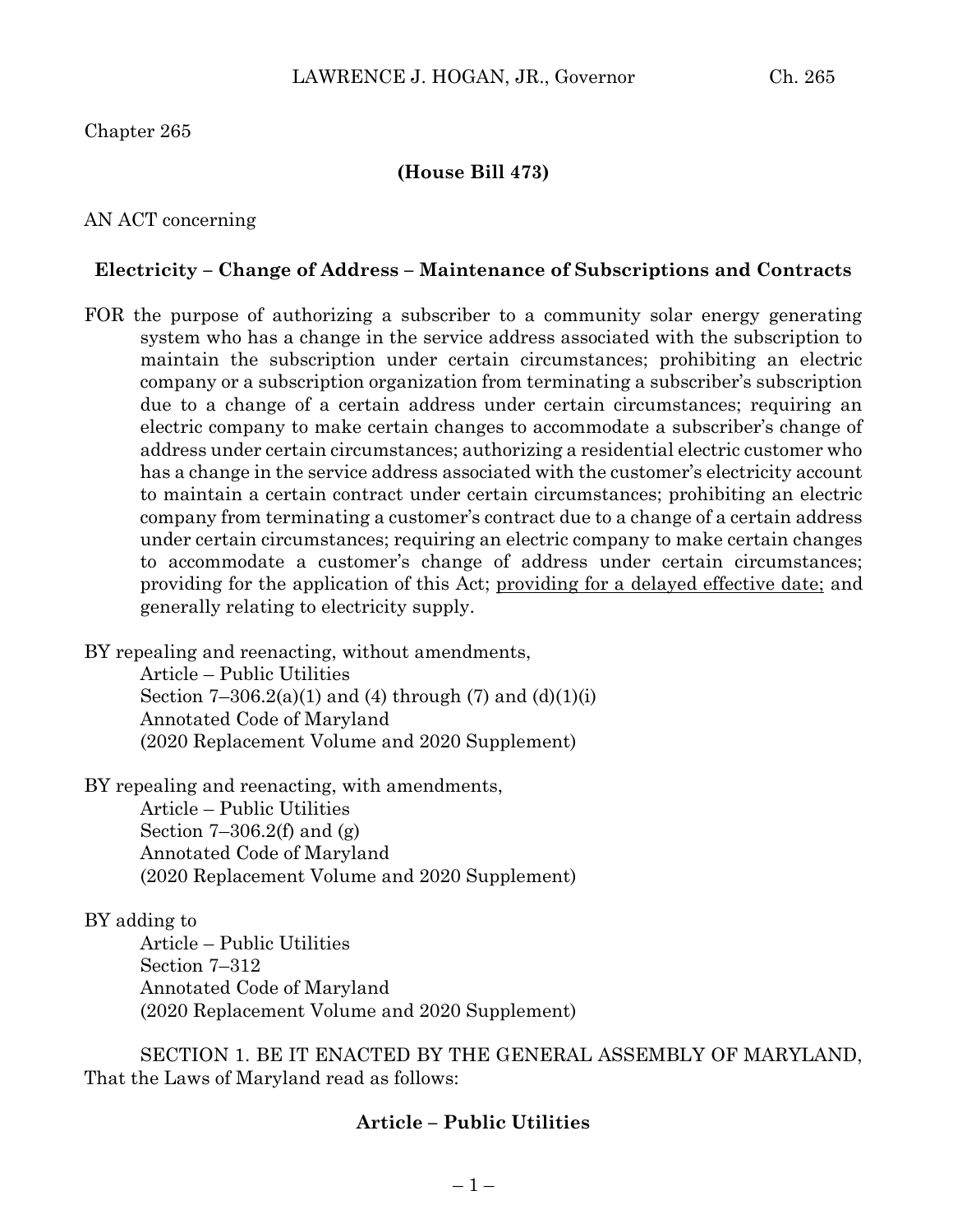7–306.2.

(a) (1) In this section the following words have the meanings indicated.

(4) "Program" means the Community Solar Energy Generating Systems Pilot Program.

(5) "Subscriber" means a retail customer of an electric company that:

(i) holds a subscription to a community solar energy generating system; and

(ii) has identified one or more individual meters or accounts to which the subscription shall be attributed.

(6) "Subscriber organization" means:

(i) a person that owns or operates a community solar energy generating system; or

(ii) the collective group of subscribers of a community solar energy generating system.

(7) "Subscription" means the portion of the electricity generated by a community solar energy generating system that is credited to a subscriber.

(d) (1) (i) The Commission shall establish a pilot program for a Community Solar Energy Generating System Program.

(f) (1) Subject to regulations or orders of the Commission, a contract relating to a community solar energy generating system or subscriber organization that is entered into during the pilot program shall remain in effect according to the terms of the contract, including after the termination of the pilot program.

**(2) (I) THIS PARAGRAPH APPLIES TO ELECTRIC COMPANIES, ELECTRIC COOPERATIVES, AND MUNICIPAL UTILITIES THAT PARTICIPATE IN THE PROGRAM.**

**(II) A SUBSCRIBER WHO HAS A CHANGE IN THE SERVICE ADDRESS ASSOCIATED WITH THE SUBSCRIBER'S SUBSCRIPTION MAY MAINTAIN THE SUBSCRIPTION FOR THE NEW ADDRESS IF THE NEW ADDRESS IS WITHIN THE SAME ELECTRIC TERRITORY AS THE OLD ADDRESS.**

**(III) AN ELECTRIC COMPANY OR A SUBSCRIBER ORGANIZATION MAY NOT TERMINATE A SUBSCRIBER'S SUBSCRIPTION DUE TO A CHANGE OF**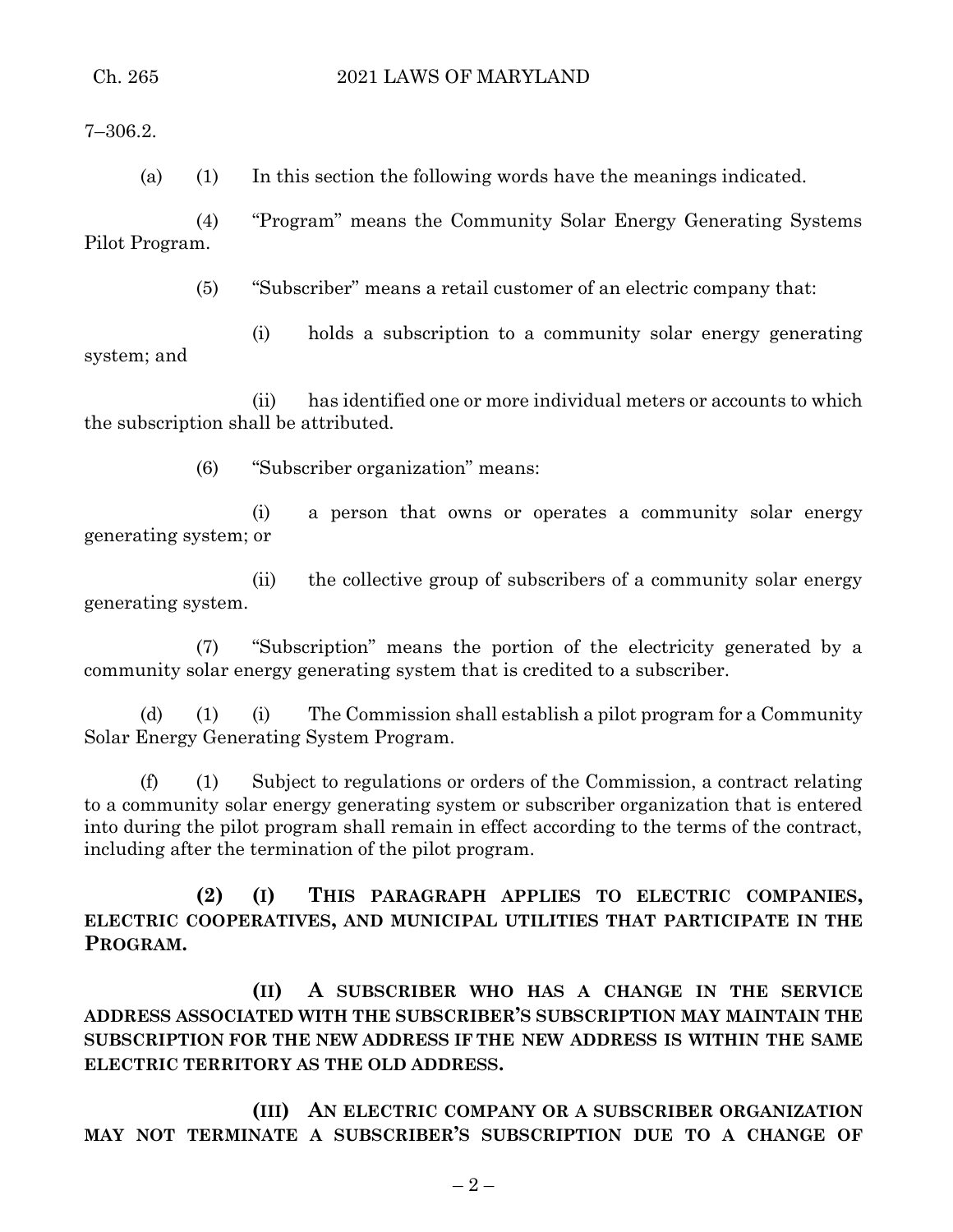# **ADDRESS FOR THE SERVICE ADDRESS ASSOCIATED WITH THE SUBSCRIPTION IF THE REQUIREMENTS UNDER SUBPARAGRAPH (II) OF THIS PARAGRAPH ARE MET.**

# **(IV) AN ELECTRIC COMPANY SHALL MAKE ANY CHANGES NECESSARY TO ACCOMMODATE A SUBSCRIBER'S CHANGE OF ADDRESS ON NOTIFICATION BY A SUBSCRIBER ORGANIZATION.**

**(G) [**(2)**]** After termination of the pilot program, in accordance with the operational and billing requirements in subsection (d) of this section:

**[**(i)**] (1)** a subscriber organization may continue the operation of a community solar energy generating system that began operation during the pilot program, including the creation and trading of subscriptions; and

**[**(ii)**] (2)** in accordance with the tariffs established under subsection (e)(2) of this section, an electric company shall continue to facilitate the operation of a community solar energy generating system that began operation during the pilot program.

**[**(g)**] (H)** The cumulative installed nameplate capacity under the pilot program shall count toward the overall limitation of 1,500 megawatts for all net metering projects in § 7–306(d) of this subtitle.

**7–312.**

**(A) THIS SECTION APPLIES TO ELECTRIC COMPANIES, ELECTRIC COOPERATIVES, AND MUNICIPAL UTILITIES THAT OFFER CUSTOMER CHOICE FOR COMPETITIVE ELECTRICITY SUPPLY UNDER SUBTITLE 5 OF THIS TITLE.**

**(B) A RESIDENTIAL ELECTRIC CUSTOMER WHO HAS A CHANGE IN THE SERVICE ADDRESS ASSOCIATED WITH THE CUSTOMER'S ELECTRICITY ACCOUNT MAY MAINTAIN THE CUSTOMER'S COMPETITIVE ELECTRICITY SUPPLY CONTRACT FOR THE NEW ADDRESS IF THE NEW ADDRESS IS WITHIN THE SAME ELECTRIC TERRITORY AS THE OLD ADDRESS.**

**(C) AN ELECTRIC COMPANY MAY NOT TERMINATE A CUSTOMER'S CONTRACT DUE TO A CHANGE OF ADDRESS FOR THE SERVICE ADDRESS ASSOCIATED WITH THE CONTRACT IF THE REQUIREMENTS UNDER SUBSECTION (B) OF THIS SECTION ARE MET.**

**(D) AN ELECTRIC COMPANY SHALL MAKE ANY CHANGES NECESSARY TO ACCOMMODATE A CUSTOMER'S CHANGE OF ADDRESS ON NOTIFICATION BY THE CUSTOMER.**